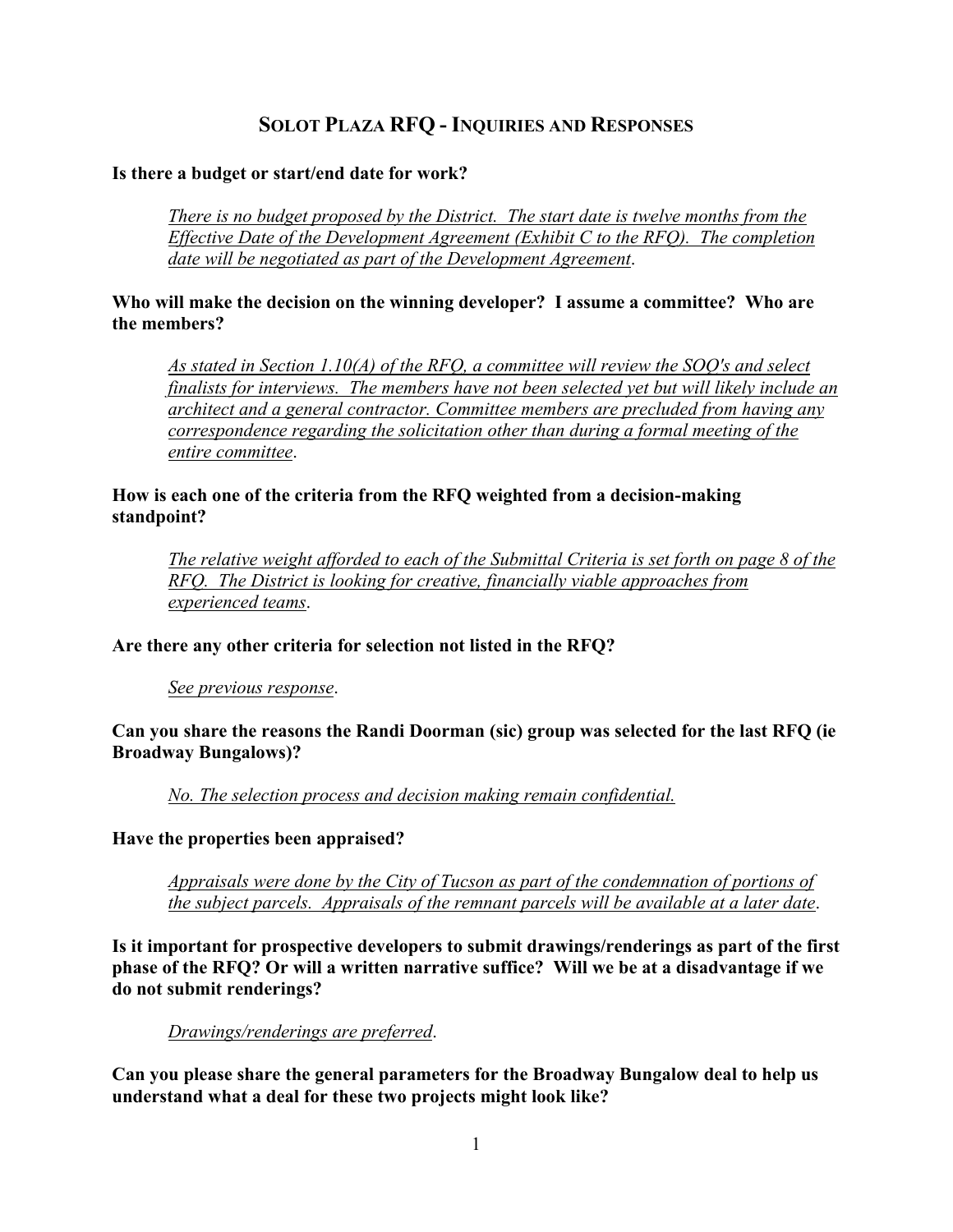*As stated in Section 1.1(c) of the solicitation, the District anticipates entering into a GPLET, subject to the terms of its Intergovernmental Development Agreement with the RTA, with an option to purchase in favor of the developer prior to the expiration of the GPLET and an obligation to purchase after such expiration*.

# **Will Rio Nuevo pay a commission if a broker brings them a developer?**

*No.*

# **What's the timeline for turning over control of the properties to the winning developer?**

*Generally, after the negotiation and execution of the GPLET the selected developer will take possession.*

**What type of developer does Rio Nuevo want to see? The RFQ seems to indicate they must have a track record for completing projects for other organizations…which is not how a typical private sector developer would operate.**

*Preference will be given to developers experienced in restoration and adaptive reuse of properties and who can demonstrate financial viability of the proposed redevelopment*.

# **Are there any existing commitments or contracts with tenants?**

*There have been several discussions with various merchants but no binding agreement(s) have been entered for all or any portion of this property.* 

# **Are there any existing commitments for parking spaces allocation?**

*No*.

# **Are there any existing commitments for patios or frontage along Broadway?**

*No*.

# **Are there any assessments that have been performed by Rio Nuevo / City of Tucson?**

*To the best of Rio Nuevo's knowledge only as indicated below*.

# **Has there been any hazardous materials testing?**

*None other than Phase I Environmental Site Assessments.*

#### **Have there been any roofing reports?**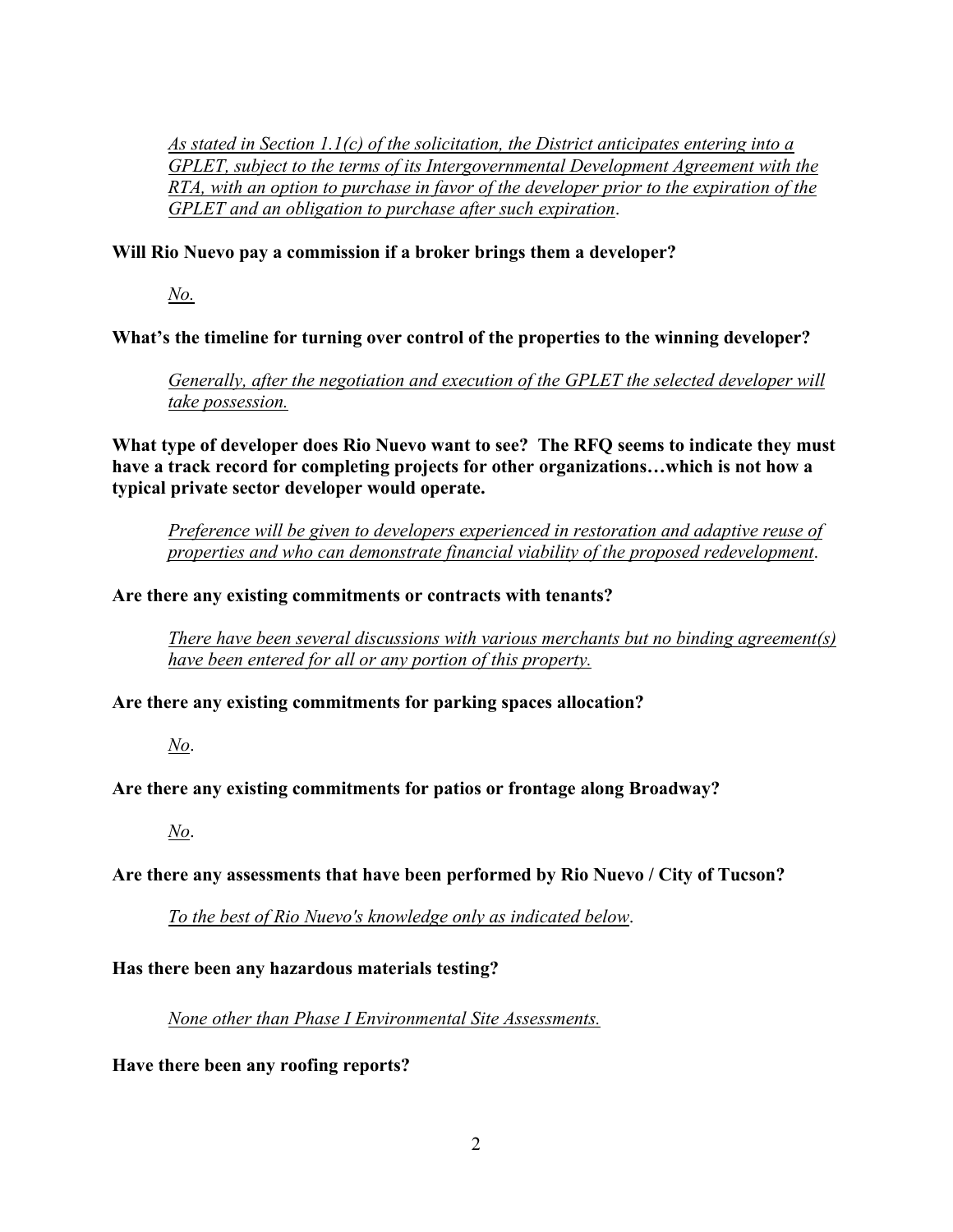*Yes.*

### **Have there been any structural assessments?**

*The District is not aware of any*.

### **Have there been any drainage reports?**

*The District is not aware of any*.

### **Have there been any termite assessments or exterminator contracts?**

*The District is not aware of any*.

### **Is information from the title report available?**

*The District did not obtain a status of title or a title report prior to or in connection with its acquisition of the property*.

### **Is a survey of the as-built Broadway sidewalk, retaining walls, and sidewalk available?**

*The District does not currently have any such information.*

**Is it possible to get an electronic version (BIM or AutoCAD) of the Solot block survey?**

*The District did not obtain a CAD file. A .pdf is available and will be posted to the District's website*.

**The RFQ references a 2021 Phase I ESA being completed. Can you confirm that no recognized environmental conditions were discovered and no further action is required with respect to the environmental condition of the property?**

*There were no recognized environmental conditions noted in the April 2021 ESA. No further action was recommended*.

**The Development Agreement Section 5.b. (page 64 of 67 of the RFQ PDF) references a developer obtain a Phase I (and a Phase II if deemed necessary by the Phase I) for the portions of the Premises** *west of the eastern boundary of the Cherry Avenue right-of-way***. Confirm this is erroneous geography from another site**.

*Yes, this was an error from another location, not relevant to Solot Plaza.*

**Sale/Purchase Price. Please confirm the SOQ due on June 23 does not include any pricing expectations**.

*Correct.*